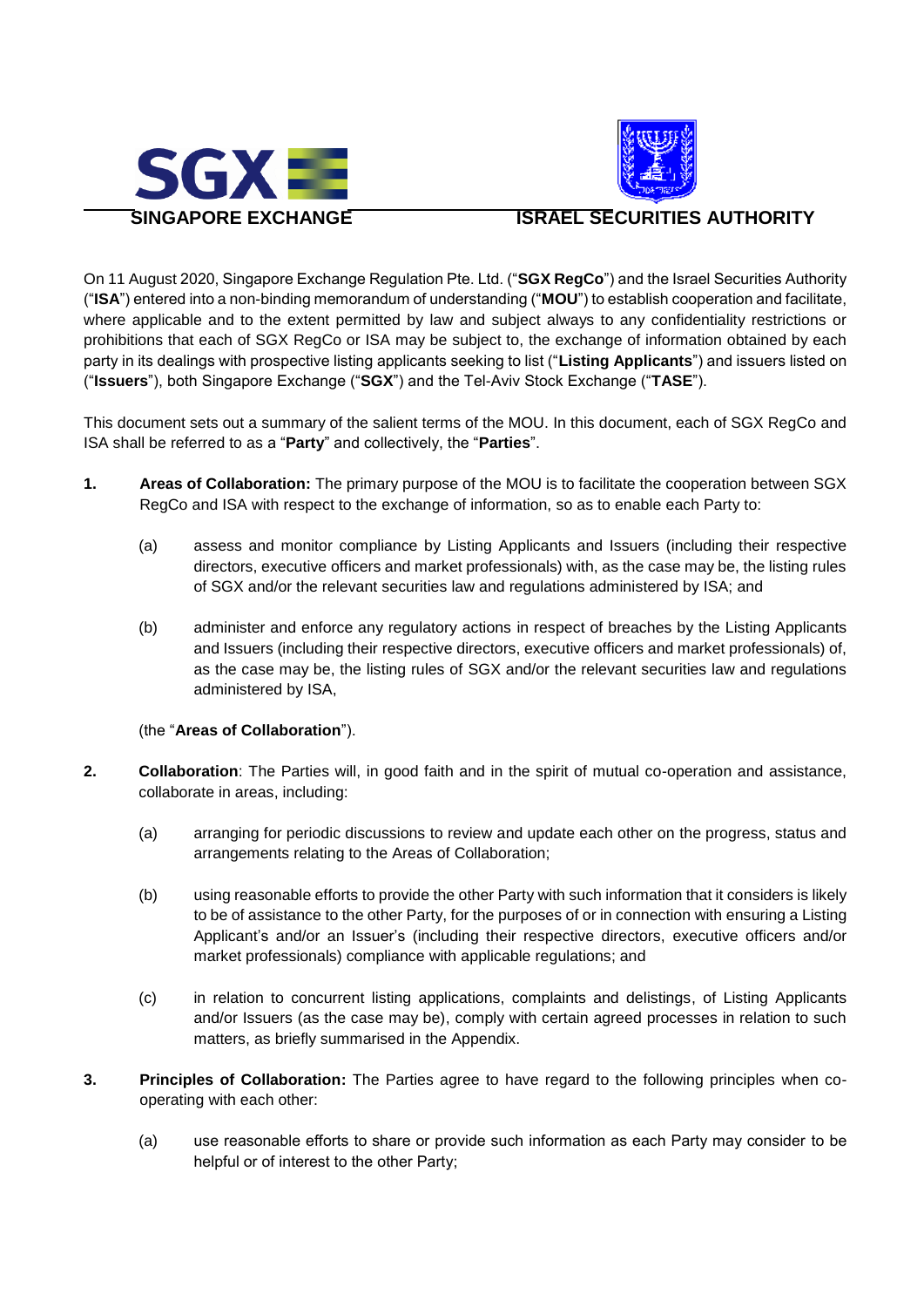- (b) communicate openly about material concerns or issues; and
- (c) act in good faith to support achievement of the objectives contemplated under the MOU,

and agree that all collaboration and cooperation pursuant to the MOU shall be subject always to (i) compliance with applicable laws and regulations, relevant standards, guidelines, best practices, directives and other requirements and approvals of relevant governmental, regulatory and other authorities, and the Parties' respective constitutional documents, and (ii) any confidentiality restrictions or prohibitions that a Party may be subject to.

- **4. Confidentiality**: The Parties have agreed on certain principles regarding the treatment of confidential information. These include the following:
	- (a) subject to certain exclusions, the following information shall constitute "**Confidential Information**": (i) all correspondence between the Parties relating to the MOU; and (ii) all confidential or proprietary information disclosed by the disclosing party (the "**Disclosing Party**") or acquired by the receiving party (the "**Receiving Party**") in relation to the Disclosing Party, its affiliates and/or any of their respective customers, members or contractors;
	- (b) the Receiving Party undertakes (i) not to use or disclose the Confidential Information except to the extent necessary for the purposes of the MOU; and (ii) not to disclose the Confidential Information to any third party without the prior written approval of the Disclosing Party; and
	- (c) the Receiving Party may disclose Confidential Information to the extent required (i) by applicable law or regulation, (ii) by any binding order of any court or regulatory authority having competent jurisdiction over the Receiving Party, (iii) to be disclosed to the relevant regulatory authority for the purposes contemplated under the MOU, or (iv) pursuant to the requirements of any exchange on which the securities of the Receiving Party or any of its affiliates are listed (collectively, "**Mandatory Disclosure Obligations**"). If the Receiving Party is required to disclose any Confidential Information pursuant to a Mandatory Disclosure Obligation, the Reciving Party shall immediately notify the Disclosing Party and, to the extent practicable and permitted by law, allow the Disclosing Party to contest such disclosure.
- **5. Term and Termination:** The MOU commences on 11 August 2020 for an initial period of three (3) years ("**Initial Term**") with subsequent renewals of successive one (1) year periods ("**Renewed Term**"), unless either Party notifies the other Party at least three (3) months prior to the end of the Initial Term or the Renewed Term (as the case may be).

## **6. Effect of MOU:**

- (a) Nothing in the MOU shall be valid, effective or enforceable, or construed or deemed to impose any obligation or liability on either Party, to the extent it is or would be in breach of (i) applicable laws and regulations in force from time to time in either Singapore or Israel, or (ii) the constitutive documents or rules of either Party.
- (b) The MOU is not intended to be legally binding and is non-exclusive.